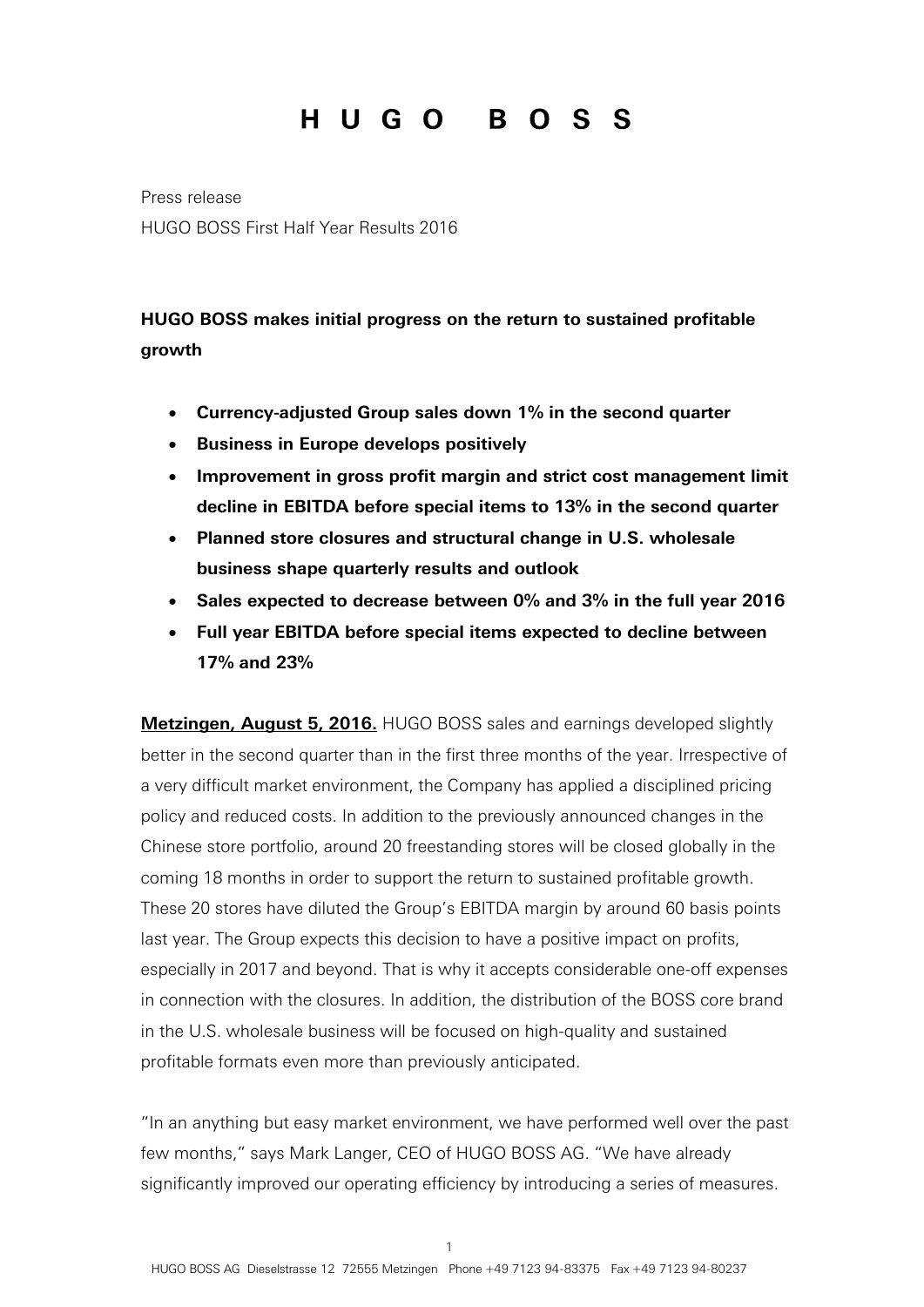To return to profitable growth again in the medium term, we have made decisions that are painful to begin with. These include the closure of stores and a structural change of our distribution in the U.S. wholesale channel. The market environment will remain difficult for the foreseeable future. However, it is in our own hands to strengthen our brands and our business model. As a company, we need to become more customer-centric, faster and more flexible."

#### **Solid increase in second quarter sales in Europe**

In the second quarter, HUGO BOSS sales were down by 1% in currency-adjusted terms. In euro terms, the Group recorded a 4% drop to EUR 622 million (Q2 2015: EUR 647 million) due to negative currency effects. With a currency-adjusted 7% increase in sales, Europe performed very well. However, this was also attributable to a different timing of wholesale deliveries. In Great Britain, currency-adjusted sales even rose by a double-digit rate. In France and Benelux, however, losses were incurred due to weak tourism trends. In the Americas, sales fell by 14% in local currencies. The U.S. market was down 21%. The decline in the United States not only reflects the difficult market environment but is also the result of the limited distribution of the BOSS core brand in the wholesale channel. The Company is deliberately sacrificing sales in order to avoid brand damage from promotional activity. Double-digit growth rates in Latin America and solid increases in Canada only partially made up for these negative effects. Sales in Asia were down 6% on the prior year, adjusted for currency effects. While Australia and smaller markets in the region, such as Singapore and Korea, developed well, the Chinese market reported a 16% decline in sales in local currencies, with weakness primarily in Hong Kong and Macau. In mainland China, the price adjustments introduced at the beginning of the year and stronger digital brand communication resulted in a double-digit increase in sales volumes.

Currency-adjusted sales in the Group's own retail business (including outlets and online stores) remained stable in the second quarter. Retail comp store sales fell by 8% excluding currency effects, however. The wholesale business saw a currencyadjusted decline of 1% due to muted customer demand and takeovers of selling space previously operated by partners. The higher share of Fall collection sales

 $\mathcal{L}$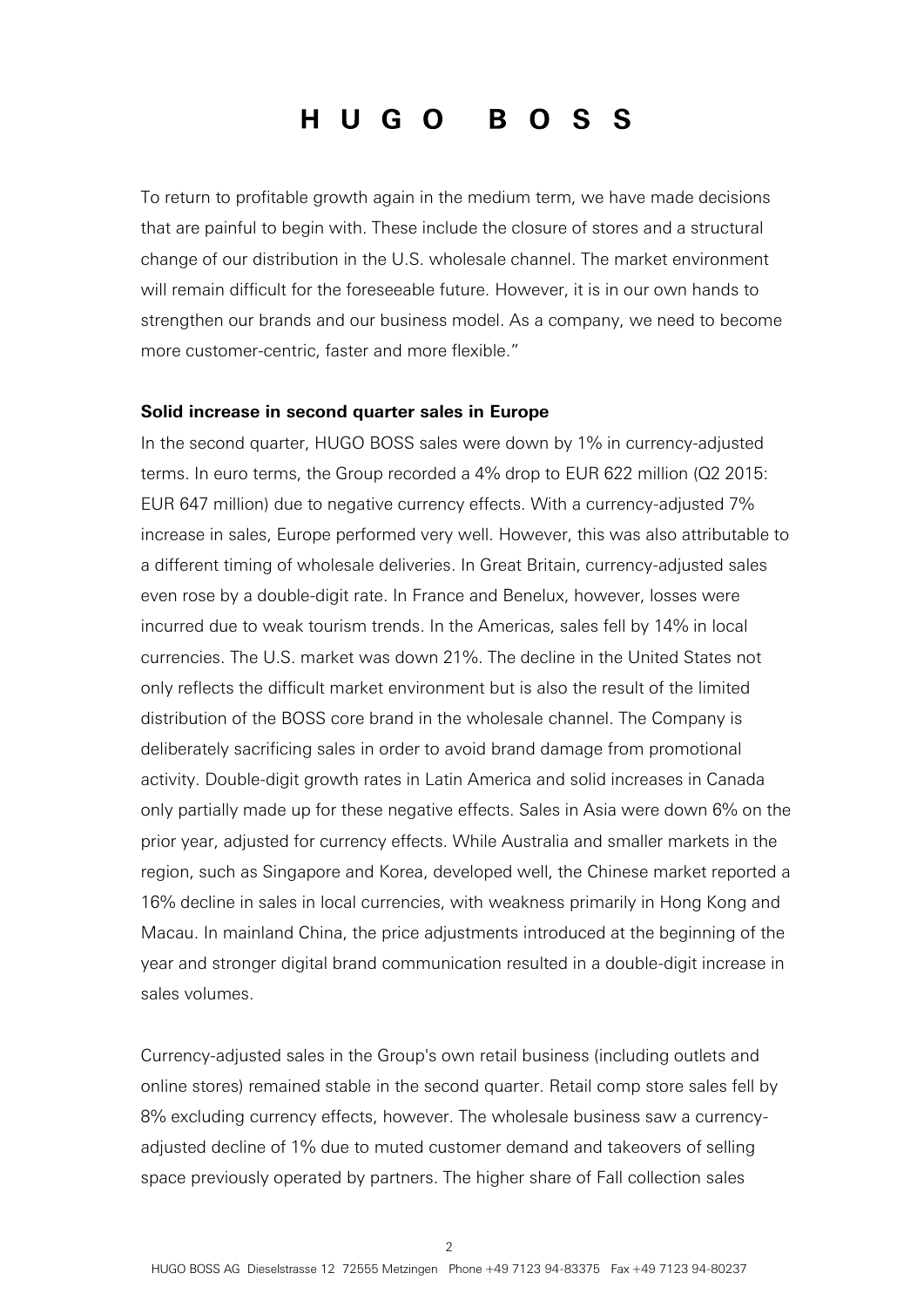compared to the prior year resulting from a different timing of deliveries supported sales. Without this effect, sales in the wholesale business would have decreased by a mid- to high-single-digit percentage rate.

#### **Group net income in second quarter burdened by one-time special items**

The gross profit margin rose by 110 basis points to 67.6% in the second quarter (Q2 2015: 66.5%). This is mainly due to improvements in inventory management and lower discounts. The 3% rise in operating expenses was primarily attributable to the upgrade and expansion of the Group's own retail business. However, measures to increase operating efficiency limited the increase in operating expenses. The Group successfully renegotiated rental agreements and reduced administration expenses. However, due to the decline in sales, EBITDA before special items dropped by 13% to EUR 108 million in the second quarter (Q2 2015: EUR 123 million). Accordingly, the adjusted operating margin shrank by 180 basis points to 17.3% (Q2 2015: 19.1%). Special items amounting to EUR 57 million (Q2 2015: EUR 2 million) were mainly related to the decision to close around 20 freestanding retail stores globally over the next 18 months. This reduced the Group net income by 84% to EUR 11 million (Q2 2015: EUR 71 million).

### **Positive volume effects support development in China in the first half of the year**

In the first half of the year, HUGO BOSS reported a 2% sales decline in local currencies. In the reporting currency, this translates to a decrease of 4% to EUR 1,265 million (H1 2015: EUR 1,315 million). With a currency-adjusted 3% increase in sales, Europe performed well. The growth came primarily from Great Britain and smaller markets such as Scandinavia and Italy. The decline in the tourism business put pressure on France and other European markets. In the Americas, sales in local currencies fell by 11%. In a difficult market environment, the U.S. market was weaker than the region as a whole, reporting a decline of 19%. In Asia, sales were down 6% on the prior year after adjustment for currency effects. In China, the price adjustments introduced at the beginning of the year led to a 20% decline in average sales prices. However, the impact was largely offset by higher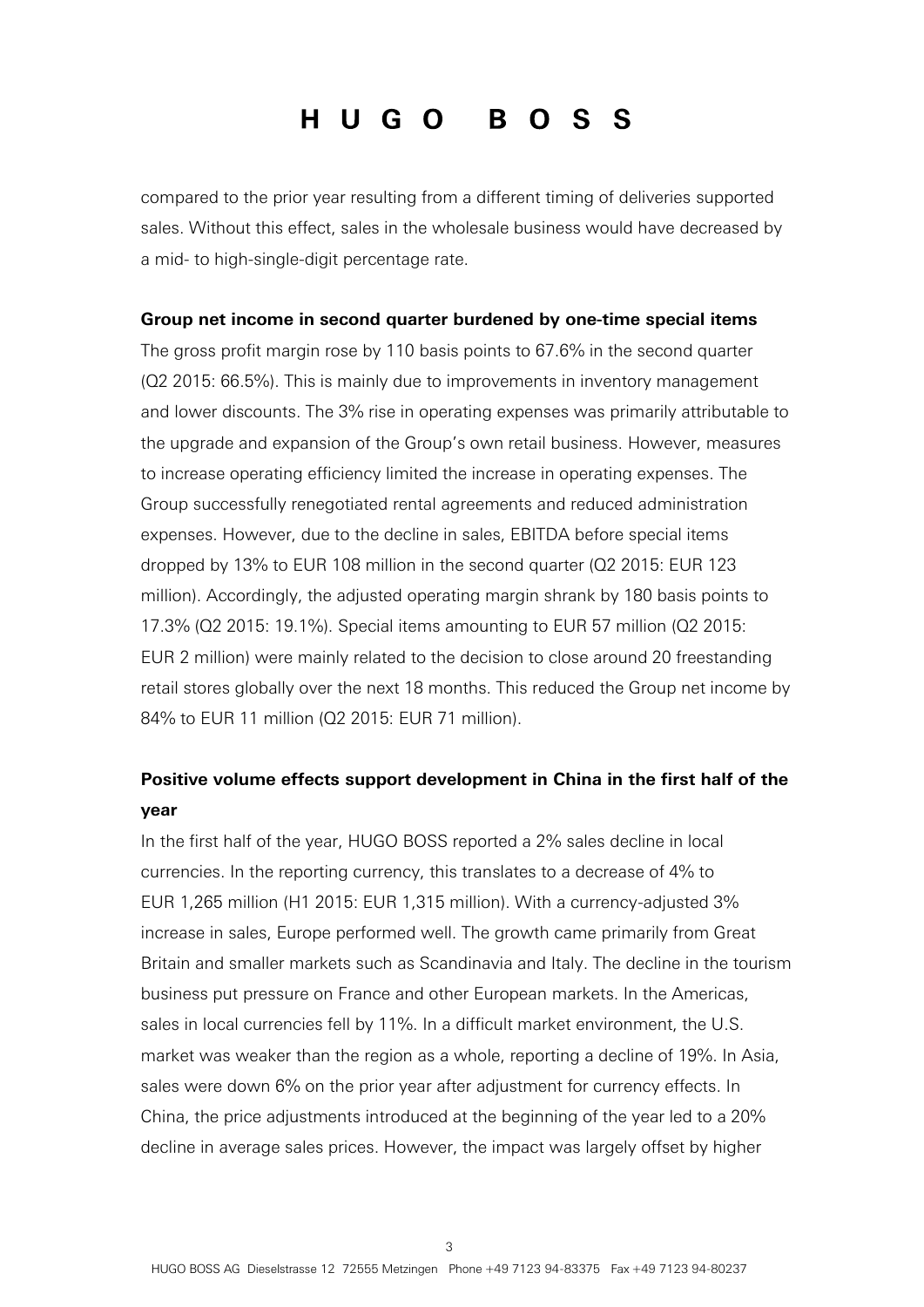volumes. Overall, sales in China decreased by 14% in currency-adjusted terms due to weakness in Hong Kong and Macau.

By distribution channel, currency-adjusted sales rose by 1% in the Group's own retail business in the first half of the year. Comp store sales were down 7% on the prior year after adjustment for currency effects. The Group's own retail store network was expanded by a net 13 locations in the first six months, growing to 443 freestanding stores (December 31, 2015: 430). The Group's wholesale sales declined by 6% in local currencies. This was mainly due to muted global demand and takeovers of selling space previously operated by partners.

Menswear sales were down by 2% on the comparable prior-year period in currencyadjusted terms. Womenswear sales remained stable in local currencies. BOSS Womenswear however continued to generate above-average growth.

The gross profit margin fell by 20 basis points to 65.8% (H1 2015: 66.0%). Positive effects from the higher share of sales contributed by the Group's own retail business were overcompensated by the price adjustments in Asia. EBITDA before special items stood at EUR 201 million, 21% down on the prior year (H1 2015: EUR 255 million). This primarily reflects lower sales, which could only be partially compensated by the successful implementation of measures to protect the gross profit margin, cost savings and initiatives to improve operating efficiency. The adjusted EBITDA margin came to 15.9% in the first half of the year, 350 basis points down on the prior year (H1 2015: 19.4%). The decision to close stores and changes in management led to one-off expenses amounting to EUR 65 million (H1 2015: EUR 0 million). The consolidated net income attributable to equity holders fell by 66% to EUR 50 million (H1 2015: EUR 146 million).

#### **Trade net working capital decreases**

Trade net working capital decreased by 1% year-on-year to EUR 533 million (June 30, 2015: EUR 537 million). In local currencies, this corresponds to growth of 1%. Inventories increased by 2% on a currency-adjusted basis. Free cash flow shrank by 26% to EUR 54 million (H1 2015: EUR 73 million). Reduced capital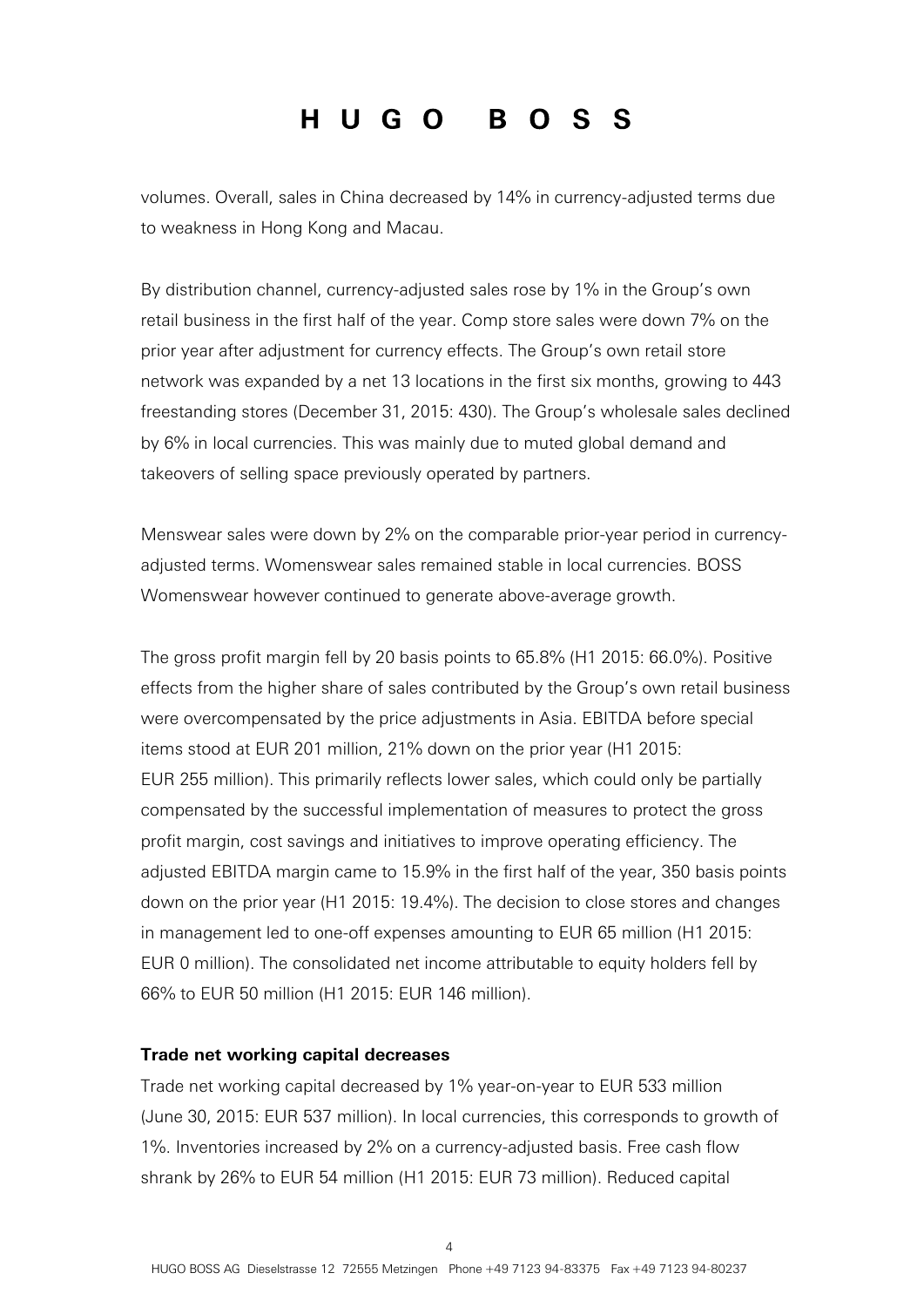expenditures and the improvement in trade net working capital could not fully compensate for the profit decline. Net financial liabilities increased by 31% to EUR 281 million due to the lower free cash flow (June 30, 2015: EUR 214 million).

#### **HUGO BOSS adjusts sales forecast and details earnings guidance**

The Company has adjusted its sales forecast based on its performance in the first half of the year and the planned expansion of measures to improve distribution in the United States. The Managing Board now expects currency-adjusted sales to either remain stable or decline by up to 3% in the full year. Sales are projected to decrease in the Americas and Asia. On the other hand, Europe, the Group's largest region, should continue to grow. Sales in the Group's own retail business will be supported by the expansion of the store network and takeovers, while comp store sales are expected to be down. However, the full year decline should not exceed the level recorded in the first half of the year, when comp store sales fell by 7%. Wholesale sales are expected to contract by up to 10%. This is largely due to an even stronger focus on high-quality and sustained profitable formats in the U.S. wholesale business compared to original plans.

The gross profit margin should remain stable overall in 2016. The growing share of sales generated by the Group's own retail business is likely to support margin development. However, the price adjustments in Asia will compensate for this effect. The Company now expects operating profit (EBITDA before special items) to decline between 17% and 23% in the full year. Cost savings and initiatives to increase operating efficiency will cushion the effects on profit of the anticipated comp store sales decline in own retail.

As a result of the drop in earnings, free cash flow will also be slightly down in 2016 compared to the prior year. Investments will moderate to a range of EUR 160 million to EUR 180 million. The expansion of the Group's own retail business will slow down and one-off investments from the prior year will not recur. Furthermore, the planned reduction in trade net working capital relative to sales should have a positive impact on cash flow.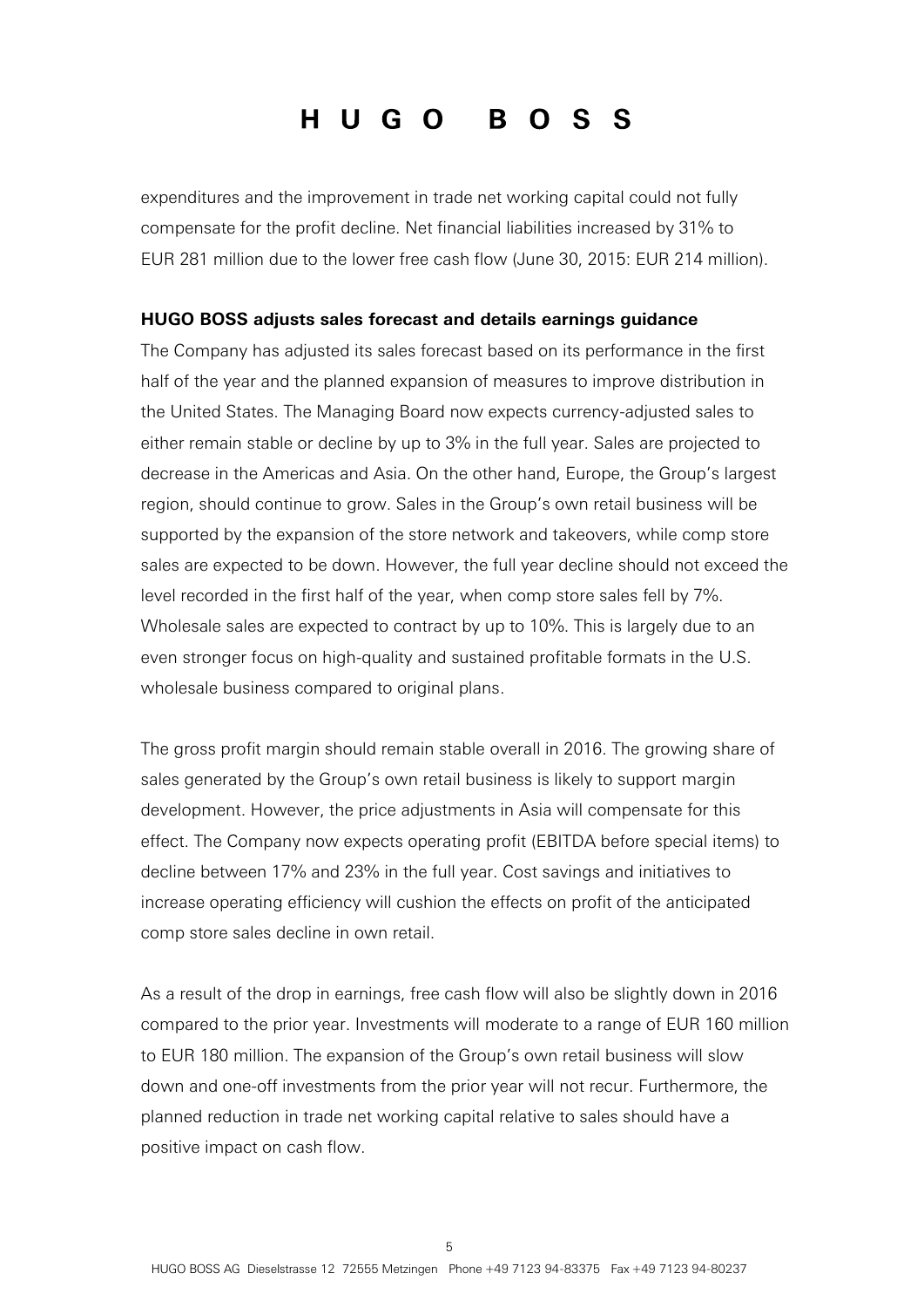#### **Additional information and financial calendar**

The First Half Year 2016 report is available for download on our website group.hugoboss.com.

The Nine Months Results will be published on November 2. On November 16, Management will present the Group's long-term strategic outlook.

If you have any questions, please contact:

Dr. Hjördis Kettenbach Head of Corporate Communications

Phone: +49 7123 94-83375 Fax: +49 7123 94-80237

Dennis Weber Head of Investor Relations

Phone: +49 7123 94-86267 Fax: +49 7123 94-886267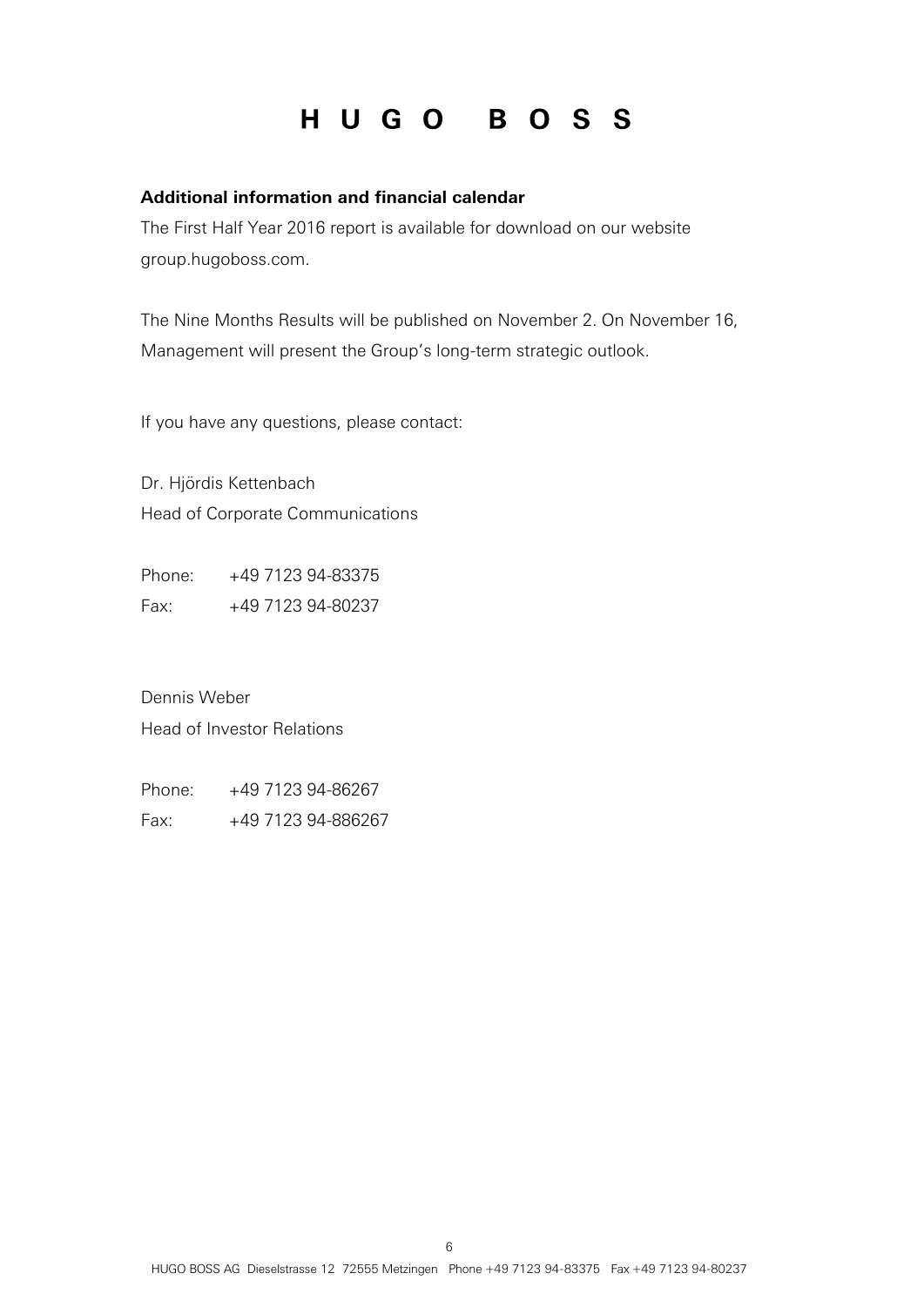#### **Consolidated Income Statement**

(in EUR million)

| \!!! LV!\!!!!!!!!V!!/                                                                                                                                    | Q <sub>2</sub><br>2016 | Q2<br>2015 | Change in %  |
|----------------------------------------------------------------------------------------------------------------------------------------------------------|------------------------|------------|--------------|
| <b>Sales</b>                                                                                                                                             | 622,1                  | 647,1      | (4)          |
| Cost of sales                                                                                                                                            | (201, 8)               | (216, 7)   | 7            |
| <b>Gross profit</b>                                                                                                                                      | 420,3                  | 430,4      | (2)          |
| In % of sales                                                                                                                                            | 67,6                   | 66,5       | 110 bp       |
| Selling and distribution expenses                                                                                                                        | (281, 9)               | (268, 0)   | (5)          |
| Administration expenses                                                                                                                                  | (65, 6)                | (69, 6)    | 6            |
| Other operating income and expenses                                                                                                                      | (57, 4)                | 1,6        | >100         |
| <b>Operating result (EBIT)</b>                                                                                                                           | 15,4                   | 94,4       | (84)         |
| In % of sales                                                                                                                                            | 2,5                    | 14,6       | $(1.210)$ bp |
| Net interest income/expenses                                                                                                                             | (0,5)                  | (2, 9)     | 83           |
| Other financial items                                                                                                                                    | (0,3)                  | 0,3        | >100         |
| <b>Financial result</b>                                                                                                                                  | (0,8)                  | (2,6)      | (67)         |
| <b>Earnings before taxes</b>                                                                                                                             | 14,6                   | 91,8       | (84)         |
| Income taxes                                                                                                                                             | (3,5)                  | (21, 1)    | 83           |
| Net income                                                                                                                                               | 11,1                   | 70,7       | (84)         |
| Attributable to:                                                                                                                                         |                        |            |              |
| Equity holders of the parent company                                                                                                                     | 11,1                   | 70,6       | (84)         |
| Non-controlling interests                                                                                                                                | 0,0                    | 0,1        |              |
| Earnings per share (EUR) <sup>1</sup><br>the contract of the contract of the contract of the contract of the contract of the contract of the contract of | 0,16                   | 1,02       | (84)         |

<sup>1</sup> Basic and diluted earnings per share.

### **EBITDA and Special Items**

| (in EUR million)                      |                |       |             |
|---------------------------------------|----------------|-------|-------------|
|                                       | Q <sub>2</sub> | O2    |             |
|                                       | 2016           | 2015  | Change in % |
| <b>EBITDA before special</b><br>items | 107,7          | 123,3 | (13)        |
| In % of net sales                     | 17,3           | 19,1  | (180) bp    |
|                                       |                |       |             |

### **Sales by Region and Channel**

| (in EUR million)               |                   |                        |             |                                  |
|--------------------------------|-------------------|------------------------|-------------|----------------------------------|
|                                | <b>Q2</b><br>2016 | Q <sub>2</sub><br>2015 | Change in % | Change in %<br>currency-adjusted |
| Europe                         | 378,4             | 363,6                  | 4           |                                  |
| Americas                       | 141,5             | 172,0                  | (18)        | (14)                             |
| Asia/Pacific                   | 88,1              | 97,9                   | (10)        | (6)                              |
| Licenses                       | 14,1              | 13,6                   | 4           | 4                                |
| <b>TOTAL</b>                   | 622,1             | 647,1                  | (4)         | (1)                              |
| Group's own retail<br>business | 415,0             | 431,2                  | (4)         | $\mathbf 0$                      |
| Wholesale                      | 193,0             | 202,3                  | (5)         | (1)                              |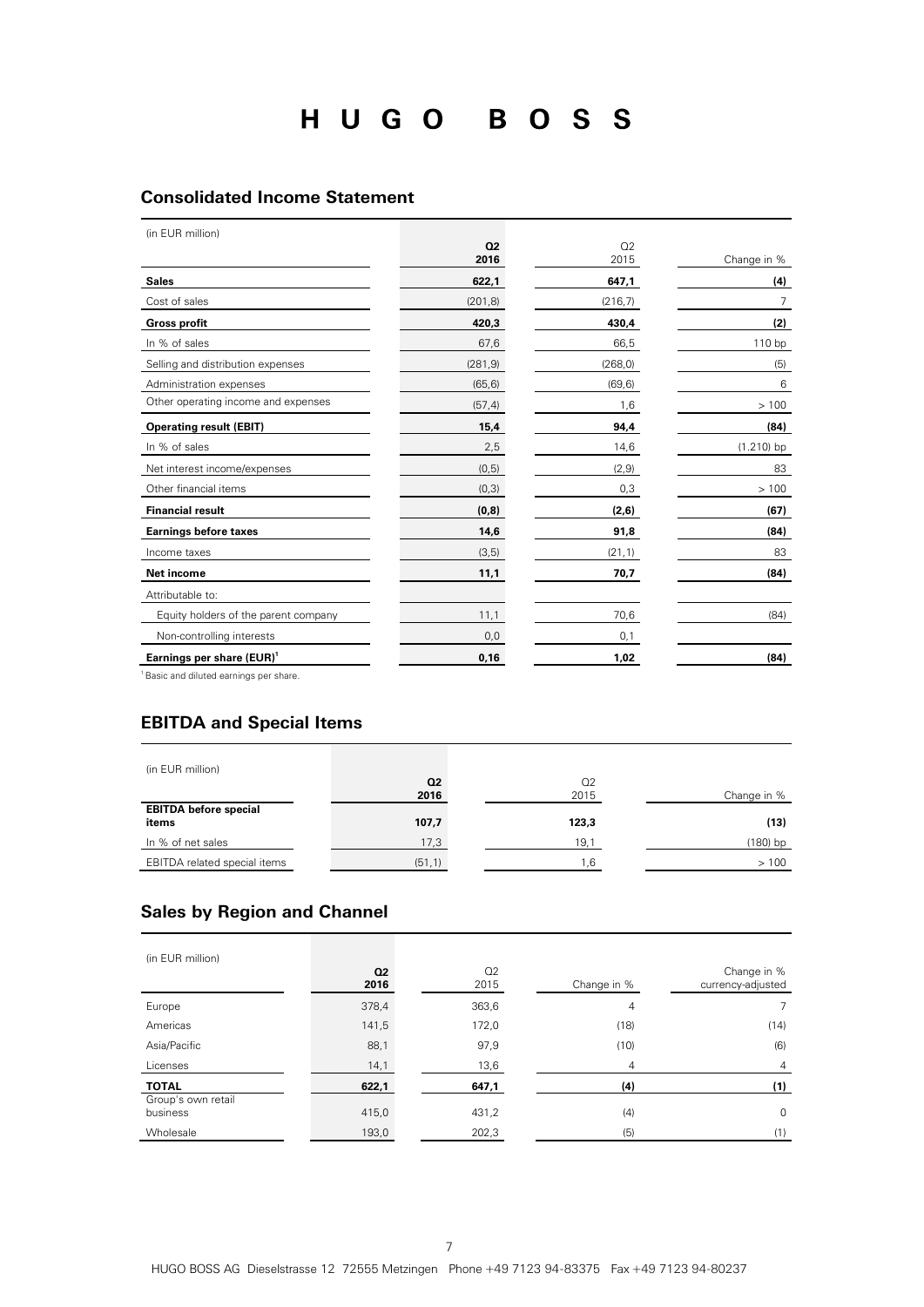#### **Consolidated Income Statement**

(in EUR million)

|                                       | Jan. - Juni<br>2016 | Jan. - Juni<br>2015 | Change in % |
|---------------------------------------|---------------------|---------------------|-------------|
| <b>Sales</b>                          | 1.264,7             | 1.314,6             | (4)         |
| Cost of sales                         | (432, 5)            | (447,3)             | 3           |
| <b>Gross profit</b>                   | 832,2               | 867,3               | (4)         |
| In % of sales                         | 65,8                | 66,0                | $(20)$ bp   |
| Selling and distribution expenses     | (560, 3)            | (532, 2)            | (5)         |
| Administration expenses               | (138, 2)            | (138, 0)            | $\mathbf 0$ |
| Other operating income and expenses   | (64, 6)             | 0,1                 | >100        |
| <b>Operating result (EBIT)</b>        | 69,1                | 197,2               | (65)        |
| In % of sales                         | 5,5                 | 15,0                | $(950)$ bp  |
| Net interest income/expenses          | (1, 2)              | (3,8)               | 68          |
| Other financial items                 | (2,7)               | (3,5)               | 23          |
| <b>Financial result</b>               | (3, 9)              | (7,3)               | 46          |
| <b>Earnings before taxes</b>          | 65,2                | 189,9               | (66)        |
| Income taxes                          | (15,7)              | (43,7)              | 64          |
| <b>Net income</b>                     | 49,5                | 146,2               | (66)        |
| Attributable to:                      |                     |                     |             |
| Equity holders of the parent company  | 49,5                | 146,1               | (66)        |
| Non-controlling interests             | 0,0                 | 0,1                 |             |
| Earnings per share (EUR) <sup>1</sup> | 0,72                | 2,12                | (66)        |

<sup>1</sup> Basic and diluted earnings per share.

#### **EBITDA and Special Items**

(in EUR million)

|                                       | Jan. - Juni<br>2016 | Jan. - Juni<br>2015 | Change in % |
|---------------------------------------|---------------------|---------------------|-------------|
| <b>EBITDA before special</b><br>items | 201,2               | 254,8               | (21)        |
| In % of sales                         | 15,9                | 19.4                | $(350)$ bp  |
| EBITDA related special items          | (58, 3)             | 0.1                 | >100        |

#### **Sales by Region and Channel**

| (in EUR million)               |                   |                     |             |                                  |
|--------------------------------|-------------------|---------------------|-------------|----------------------------------|
|                                | Jan. Juni<br>2016 | Jan. - Juni<br>2015 | Change in % | Change in %<br>currency-adjusted |
| Europe                         | 780,8             | 773,3               |             | 3                                |
| Americas                       | 271,3             | 315,2               | (14)        | (11)                             |
| Asia/Pacific                   | 182,8             | 198,8               | (8)         | (6)                              |
| Licenses                       | 29,8              | 27,3                | 9           | 9                                |
| <b>TOTAL</b>                   | 1.264,7           | 1.314,6             | (4)         | (2)                              |
| Group's own retail<br>business | 785,3             | 801,3               | (2)         |                                  |
| Wholesale                      | 449,6             | 486,0               | (8)         | (6)                              |